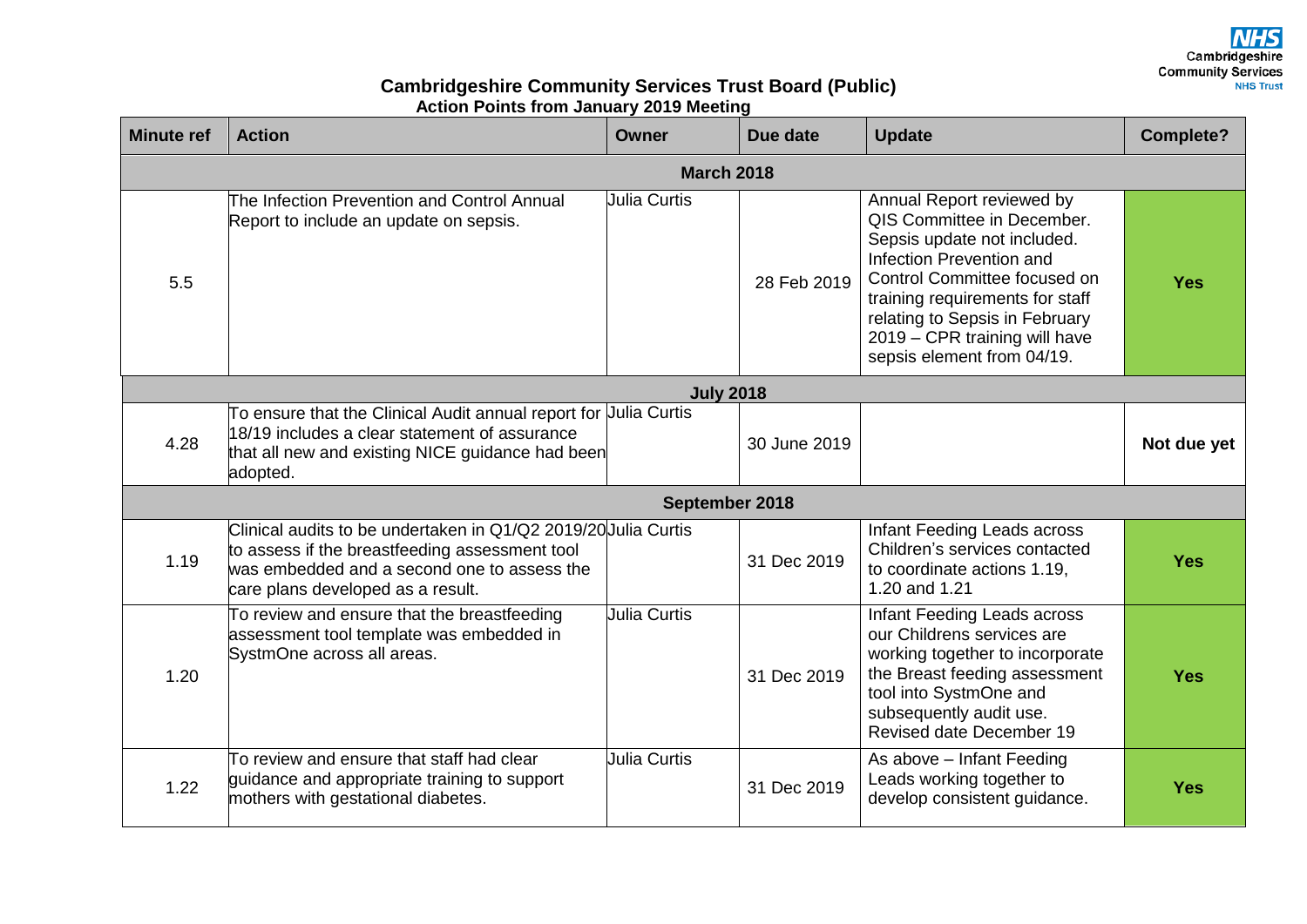| November 2018 |                                                                                                                                                                                                                                                  |                  |             |                                                                                                                                                                     |             |  |
|---------------|--------------------------------------------------------------------------------------------------------------------------------------------------------------------------------------------------------------------------------------------------|------------------|-------------|---------------------------------------------------------------------------------------------------------------------------------------------------------------------|-------------|--|
| 1.23          | To develop a detailed proposal in collaboration<br>with ELFT for presentation to the executive team<br>and the Board on what support was required by<br>the Neuro Rehab team to continue these<br>initiatives.                                   | Anita Pisani     | 31 Mar 2019 | Not due yet                                                                                                                                                         | Not due yet |  |
| 2.19          | To discuss with commissioners about increase<br>activity levels in Tissue Viability Service with<br>limited capacity.                                                                                                                            | Anita Pisani     | 31 Mar 2019 | Not due yet                                                                                                                                                         | Not due yet |  |
| 7.24          | To link with Jenny Russell about the Trust's<br>involvement in innovative work on supporting<br>student nurses in a different way.                                                                                                               | Anita Pisani     | 31 Mar 2019 | Not due yet                                                                                                                                                         | Not due yet |  |
| January 2019  |                                                                                                                                                                                                                                                  |                  |             |                                                                                                                                                                     |             |  |
| 1.10          | To review risks scoring 15 or above reported to<br>the Board against the risks which were escalated<br>from the clinical operational boards.                                                                                                     | <b>Taff Gidi</b> | 31 Jan 2019 | Risks were reviewed. All risks<br>scoring 15 or above at the<br>point when the report was<br>produced had been included in<br>the Board report.                     | <b>Yes</b>  |  |
| 1.11          | To revise the narrative for reporting on risks<br>escalated to the Board from the committees to be<br>clear on the actions being taken against each risk<br>and why the Board should be assured that the<br>risk is being managed appropriately. | <b>Taff Gidi</b> | 31 Mar 2019 | Narrative revised to focus on<br>giving Board assurance<br>relating to the actions being<br>taken.                                                                  | <b>Yes</b>  |  |
| 4.5           | To review how the Trust ensured national<br>guidance e.g. change in reportable Never Events<br>was implemented across all areas of the Trust in<br>a timely way.                                                                                 | Julia Curtis     | 31 Mar 2019 | Process reviewed and<br>improvements identified<br>including summary of guidance<br>to be sent to clinical leads to<br>determine appropriateness of<br>definitions. | <b>Yes</b>  |  |